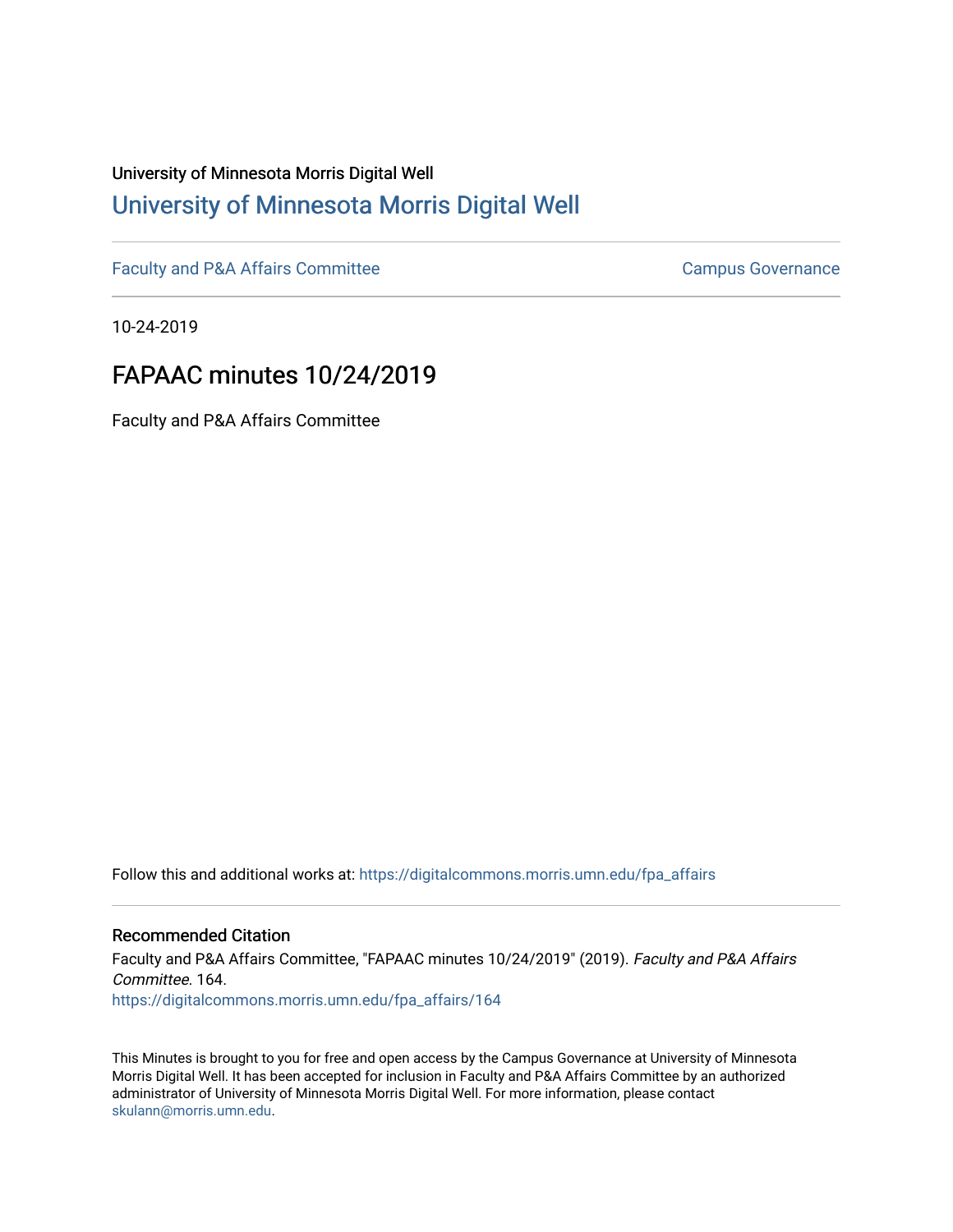Faculty P&A Affairs Committee Meeting Minutes Thursday, October 24, 2019 Imholte #115, 11:40 am – 12:40 pm.

Present: Chlene Anderson, Nick Skulan, Sara Lam, Simon Tillier, Ray Schultz, Brad Deane, Stephen Deslauriers (fall leave). Emily Bruce was absent.

C Anderson called the meeting to order.

Meeting minutes from 10.10.19 were reviewed with no corrections and approved.

# **Agenda Items**

## **Reports:**

C Anderson commented about the following reports available on line:

- [UMN Morris Strategic Vision and Planning Website](https://morris.umn.edu/about/mission-vision/strategic-visioning-and-planning)
- [UMN Morris Strategic Vision and Planning Canvas Site](https://canvas.umn.edu/courses/26265)
- **[U of M Systemwide Strategic Plan Website](https://president.umn.edu/systemwide-strategic-plan)**
- **U** of M Systemwide Strategic Documents from Gabel

## **Unfinished Business:**

#### **[UMN Morris Division Structure Documents](https://docs.google.com/document/d/18as5ImoYLfNjXWXIEbosvposmnwSI849fzjhSijrY3g/edit)**

C Anderson emailed division chairs asking for division structure documents with information for discipline coordinators. She shared the following information about each division in a Google document in our committee shared drive.

- Education: Division of Education has an [Education Faculty Resources](https://academics.morris.umn.edu/education-division/education-faculty-resources) webpage that contains [a Division](https://drive.google.com/open?id=0B8z1IbhuhzdpbzJ5RXVYMTJSMzA)  [Structure \(governance\) document.](https://drive.google.com/open?id=0B8z1IbhuhzdpbzJ5RXVYMTJSMzA) C Anderson could not access it and could not tell who can access it. The DC reviewed the recommendations regarding discipline coordinators with those in attendance at a Tue, Oct 15, 2019 meeting. The DC is drafting a document which will be shared for comment with division faculty and they will vote on it (with amendments according to comments) at the division meeting on November 17th.
- Humanities: Division of The Humanities has a [governance document](https://drive.google.com/file/d/1saOlwbEggjoIB05g8UGz6h47fX9I__Nt/view) which is on the [Humanities Division](https://academics.morris.umn.edu/humanities-division/current-faculty-resources)  [Current Faculty Resources](https://academics.morris.umn.edu/humanities-division/current-faculty-resources) webpage. The responsibilities of the discipline coordinators are specified on page 4. The DC emailed all division faculty Tue, Oct 15, 2019 to address the discipline coordinator recommendations.
- Science and Math: Division of Science and Mathematics has a [governance document,](https://drive.google.com/open?id=0B1dPU8cij5_QckJoYmhqRDFMRnRhcm1qN1pGd3FFbFAyZUhZ) and it is also on the [Science and Math Resources web page.](https://academics.morris.umn.edu/science-math-division/science-and-math-resources) C Anderson could not access it; the DC indicates that it is accessible by all regular faculty in science and math including coordinators. The DC provides an orientation to all faculty (especially new faculty) and shows/provides them with the link to resources, including the division governance document. C Anderson to share with DC that the link couldn't be accessed by all regular faculty.
- Social Sciences: Division of the Social Sciences has [a Current Social Sciences Faculty Resources](https://academics.morris.umn.edu/social-science-division/current-social-science-faculty-resources) webpage. The DC emailed all division faculty Oct 16, 2019 to address the discipline coordinator recommendations. The division's Policy Committee will work on a governance document in spring 2020 to be approved by the division. Once approved, the division will share it with FACPAAC.

#### **Aspirational Statement Groups**

C Anderson requested an Aspiration Statement Groups document which lists the ten aspirational statements and group member names for each statement. There wasn't a document per se, so C Anderson created one. Later that day, one was created and sent to C Anderson from the Office of the Chancellor. The aspiration statements were endorsed by Campus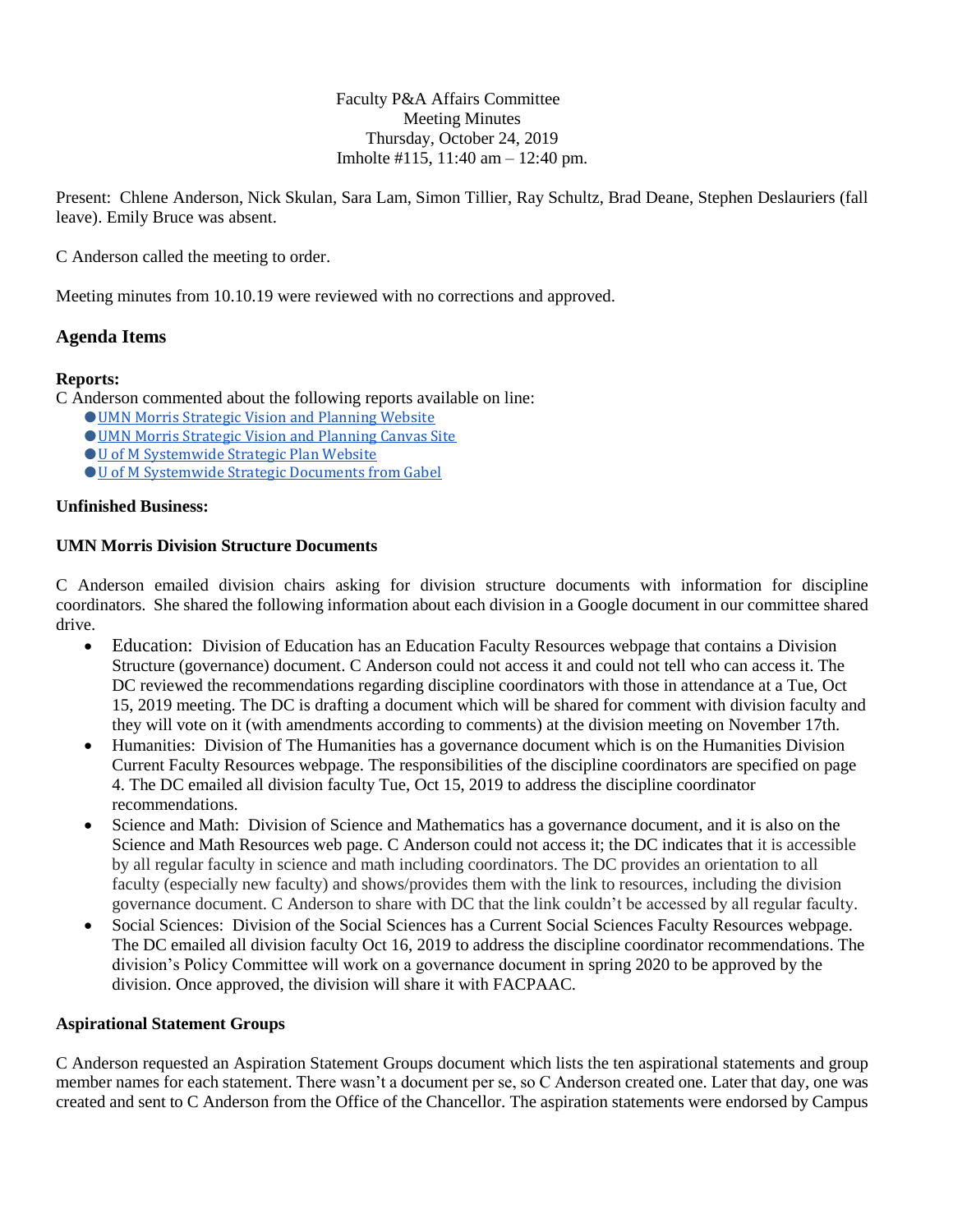Assembly last fall and statement #6 references the Campus Climate Survey project FACPAAC put on hold until the strategic plan was developed. Here is the statement with group members:

**Aspirational Statement 6:** *Create a democratic community committed to open communication where students, faculty, staff, and local community members from all backgrounds are empowered to contribute to the decisions, infrastructure, and liberal arts education on UMM's campus.*

**Group Members:** Bryan Herrmann (convener), Tammy Berberi, Sierra Brown, Michael Bryant, Colter Combellick, Brandon King, Margaret Kuchenreuther, Janel Mendoza

# **New Business:**

## **UMN Morris Sabbatical Planning Document**

Division committee members sent the draft sabbatical planning document provided by VCAA/Dean Schrunk Ericksen to their respective division faculty to gather feedback. Anonymized comments were reported from all divisions except Social Sciences as E Bruce was absent. C Anderson will inquire with her for comments. A group Google document was created in the committee shared drive for committee members to record the comments they received—comments were recorded anonymously. After the meeting, C Anderson included a summary of main points in the document as listed below. After the committee reviews and finalizes the document, C Anderson will send it to VCAA/Dean Schrunk Ericksen along with the feedback from division faculty. We will be notified via email if the committee meeting on October  $30<sup>th</sup>$  will be held with Ericksen to discuss this Sabbatical Planning Document.

The main points resulting from the FACPAAC October 24, 2019 meeting:

- 1. **Feedback:** Information was provided to all division faculty. The feedback from faculty in those divisions (see below) represents a small percentage of the faculty. FACPAAC was in agreement that the time frame limited the number of faculty responses.
- 2. **Discipline Involvement:** The sabbatical planning document should clarify the decision- making process and should explicitly describe the role of the disciplines.
	- Larger disciplines often have their own sabbatical planning documents. A deferment in one of the planned sabbaticals may present problems in the rest of the plan.
	- Including the disciplines in the decision-making process would help disciplines plan more efficiently for covering sabbaticals and/or finding sabbatical replacements.
- 3. **Need-based Decisions:** We discussed needs because sometimes the opportunity is only available in a certain time frame. If need-based arguments are used, a committee would need to be created to review need-based decisions. It's very hard to compare the needs across divisions. FACPAAC doesn't recommend considering need in the decision-making process.
- 4. **Merit-based Decisions:** Feedback coming in from division faculty responses was divided on whether merit should be used to distribute sabbaticals when all eligible faculty who applied cannot be awarded a sabbatical. Determining merit, like determining need, would be too subjective, and may invite resentment. FACPAAC doesn't recommend considering merit in the decision-making process.
- 5. **Tie Breaker:** The possibility of using #3 as a tie-breaker for #4 so that preference would be in order of the longest time since the previous sabbatical. If there is a tie, then someone who has never taken a sabbatical would be given preference over someone who has taken one.
	- 3. Those who have never previously taken a sabbatical, in order of years of service
	- 4. Those in order of longest time since previous sabbatical